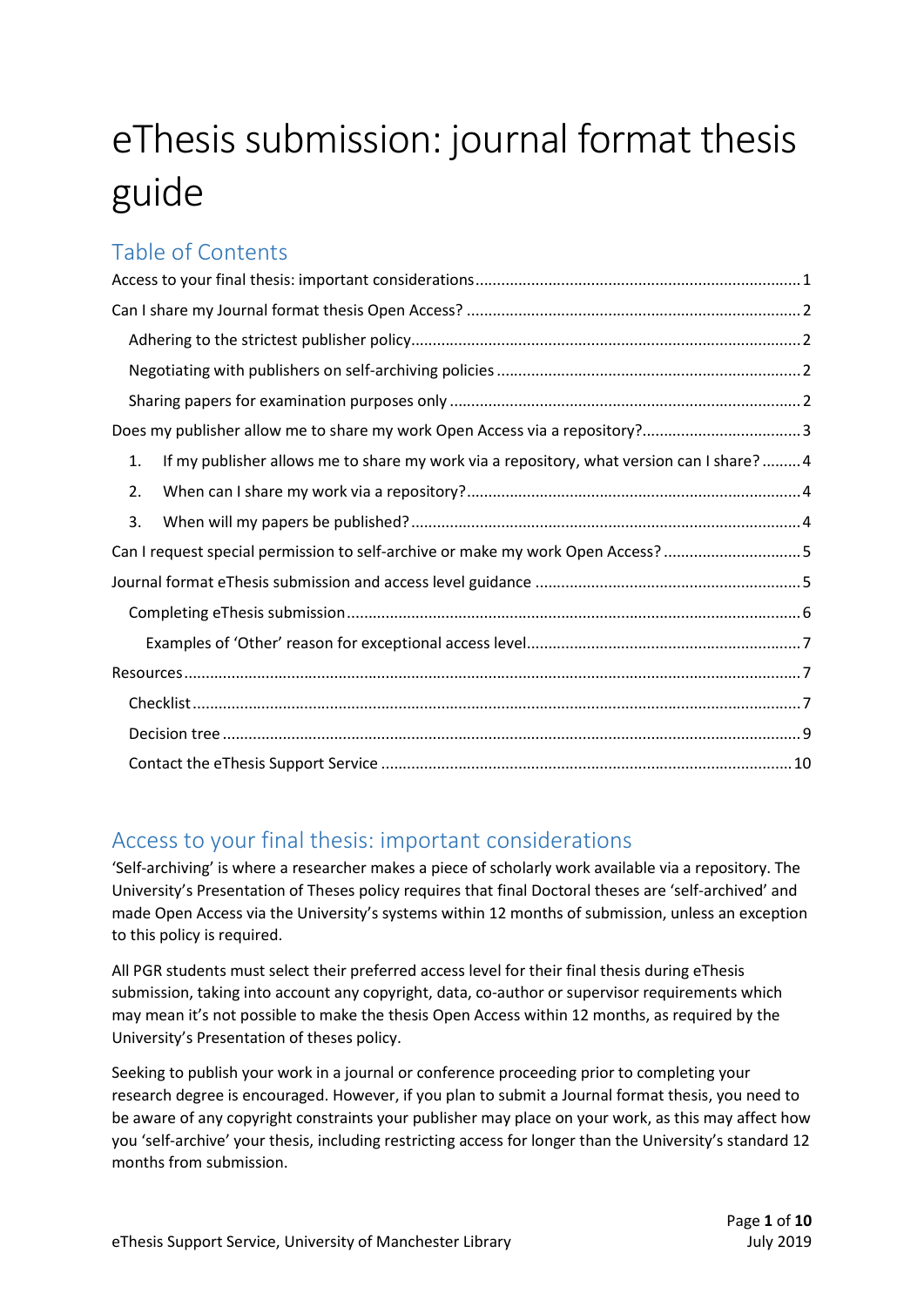The structure of a journal format thesis – being comprised of a number of research papers submitted to or published in academic journals – means that you as the author need to take extra care when preparing your thesis for submission, and selecting your preferred access level for your final thesis. For each publisher you're working with, or plan to work with, you will need to establish what each allows and requires in terms of 'self-archiving' of work.

## Can I share my Journal format thesis Open Access?

For each publisher that you plan to work with, you're aiming to understand:

Does my publisher allow me to share my work Open Access via a repository? (p.3)

To be able to answer this question, and make an appropriate eThesis submission and access level selection, you need to understand the following points:

- 1. If my publisher allows me to share my work via a repository, what version of my work can I share? (p.4)
- 2. When can I share my work via a repository? (p.4)
- 3. When will my papers be published? (p.4)

Once you're clear on these questions for each publisher you're working with, you can use our Journal format eThesis submission and access level guidance (p.5) to work out:

- How to prepare your eThesis, i.e. what version of each paper to include in your eThesis file
- What access level option to select for your final thesis

### Adhering to the strictest publisher policy

Selecting an access level for your final thesis which reflects the strictest self-archiving policy of the publishers you're working with will ensure that you're not infringing any of your publishers' selfarchiving policies or breaking your copyright agreements. A strict self-archiving policy is likely to restrict:

- The version of your work you can share likely restricted to an earlier version
- When you can share your work likely requiring a longer embargo period

By ensuring your thesis access level reflects the strictest publisher's policy, you can be sure you're meeting the policies of your other publishers, if these are more permissive. See our Journal format eThesis submission and access level guidance (p.5) for help translating your publishers' selfarchiving policies into appropriate decisions when completing your eThesis submission.

### Negotiating with publishers on self-archiving policies

If you're not happy with the self-archiving policies of your publishers, and/or you're keen to share your thesis Open Access as soon as possible and one or more of your publishers does not allow selfarchiving at all, or only with a long embargo, you may wish to try to negotiate with your publisher on self-archiving. See p. 5 of this document for advice on requesting special permission to self-archive or make your work Open Access.

### Sharing papers for examination purposes only

UK copyright law contains a number of exceptions which allow limited use of copyright material in certain circumstances without the need to gain the permission of the rights holder. Certain exceptions only apply when the use of the work falls under 'fair dealing' guidelines. One of these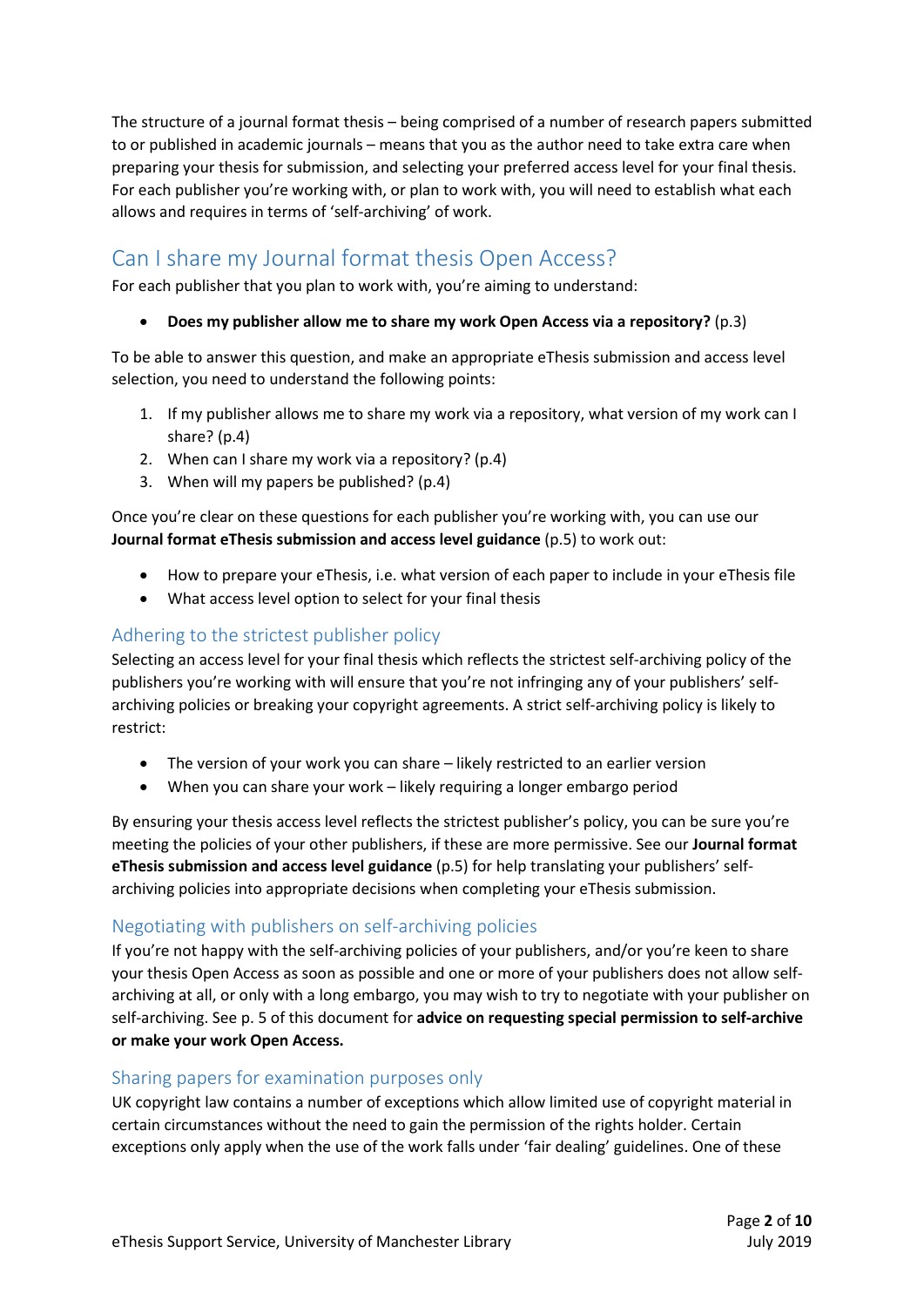exceptions is 'Illustration for instruction,' which relates to work submitted for examination, as explained in the University of Manchester Library's Copyright Guide:

Illustration for instruction means that copyright in the work is not infringed by an individual teacher or a student as long as they are copying the work to give or receive instruction (or when preparing to give or receive instruction), and the copying is used to illustrate a point about the subject being taught. This includes material for examination purposes. The exception covers all works, including images, music and video as well as text-based material. The exception only applies if the copying is for non-commercial purposes, is properly attributed/acknowledged and the use is fair (see fair dealing).

 University of Manchester Library Copyright Guide: https://subjects.library.manchester.ac.uk/copyright/basics

For Journal format theses, this means that it's possible to include any version of your submitted or published work in your eThesis submitted for examination purposes only.

This copyright exception does not cover subsequent Open Access sharing of your final thesis via the University's systems, as such use of your work is not for examination purposes.

You are therefore strongly encouraged to ascertain the version of work that your publisher allows you to share via our institutional repository (p.4), and ensure that you include this work in your eThesis file during submission, to ensure you're able to make your final thesis Open Access in line with your publisher's requirements following examination.

If your publisher stipulates only sharing a version of your work Open Access which you are unable to include in your eThesis for any reason, you will need to ensure that you request an exception to the University's Open Access policy for theses, and select the exceptional access level 'Indefinite closed access' when completing submission of your eThesis.

If your publisher does not permit sharing any version of your work Open Access via our institutional repository, you will need to request an exception to the University's Open Access policy for theses, and select the exceptional access level 'Indefinite closed access' when completing submission of your eThesis.

 Screenshots of the eThesis submission system: http://documents.manchester.ac.uk/DocuInfo.aspx?DocID=32873

# Does my publisher allow me to share my work Open Access via a repository?

Many publishers will allow authors to share work via a repository, though they may specify only a certain version can be shared, and possibly after an embargo. Some publishers will make it clear that it's not possible to share work via a repository under any circumstances.

There are a couple of ways to work this out:

- Search for your chosen or preferred journal in Sherpa/RoMEO: http://sherpa.ac.uk/romeo/index.php
- Search the website of your publisher or chosen/preferred journal. Information on selfarchiving may be available within the 'Instructions for authors' section, or a section on Open Access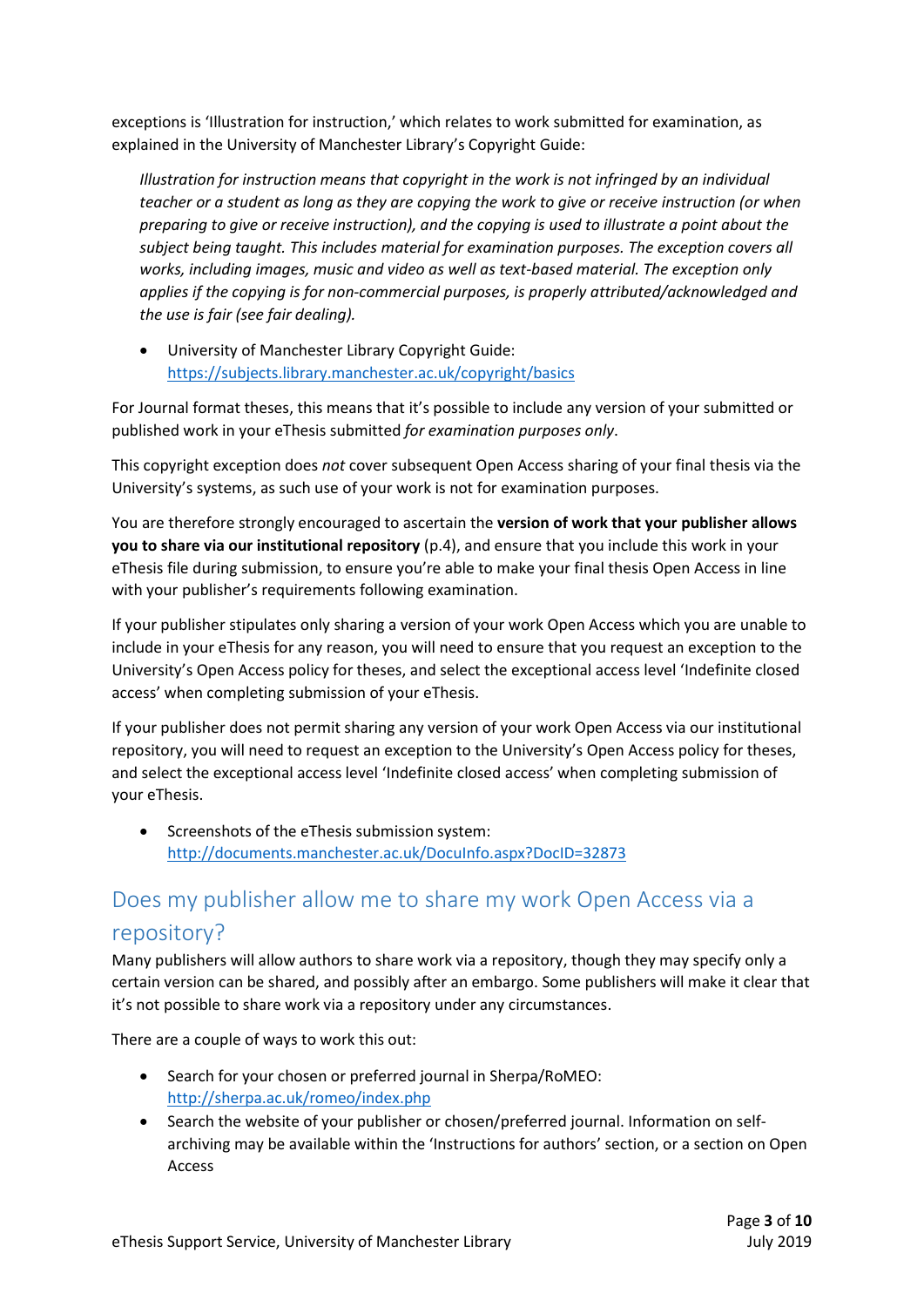Once you've found information on your publisher's self-archiving or 'Green Open Access' policy, look out for answers to the following questions. You may wish to make notes using our Checklist or work through our Decision tree as you work to establish your publishers' self-archiving policies.

1. If my publisher allows me to share my work via a repository, what version can I share?

Publishers may allow one or more of the following versions of work to be shared:

- Accepted manuscript (sometimes called a 'post-print')
- Submitted manuscript (sometimes called a 'pre-print')
- Published manuscript (often referred to as the 'version of record')

You will need to ensure that your Journal format thesis file contains the appropriate version of each paper, as required by each publisher. For example, you would be violating a publisher's policy if your Journal format thesis is made Open Access when it contains a version of record, if the publisher only allows the accepted manuscript to be shared openly.

### 2. When can I share my work via a repository?

Publishers may allow immediate sharing, or may require you to place an 'embargo' on your work. In scholarly publishing, an embargo is a period of time where access to a work is restricted, usually to those who can access the published work via the publisher's website.

Common policies include:

- Publisher allows specified version to be shared via repository immediately upon publication (no embargo)
- Publisher allows specified version to be shared via repository after an embargo of 6/12/18/24/36 months, i.e. 6/12/18/24/36 months after publication of the paper online
- Publisher does not allow any version to be shared via a repository at any point. (In this case, it's still possible to self-archive your work via the University's systems, but you won't be able to make the work Open Access)

### 3. When will my papers be published?

If a publisher requires an embargo to be placed on papers before they're made openly available, you need to know when this embargo will begin and end. An embargo is applied from the date of (online) publication.

If you're submitting your Journal format thesis before some of the papers within it have been published, you may need to select an access level which will accommodate the time between submission of your thesis and publication of your work, to ensure that any embargoes do not expire until the designated date after publication of your work.

#### Example:

One of your publishers requires a 12 month embargo. Your paper with this publisher is not due to be published until September 2020. You will be completing submission of your Journal format thesis, containing this paper, in September 2019.

Therefore, you need to select a 2 year embargo for your thesis when you complete submission in September 2019. This will ensure the thesis does not become Open Access until September 2021, 1 year after publication of the paper in the journal.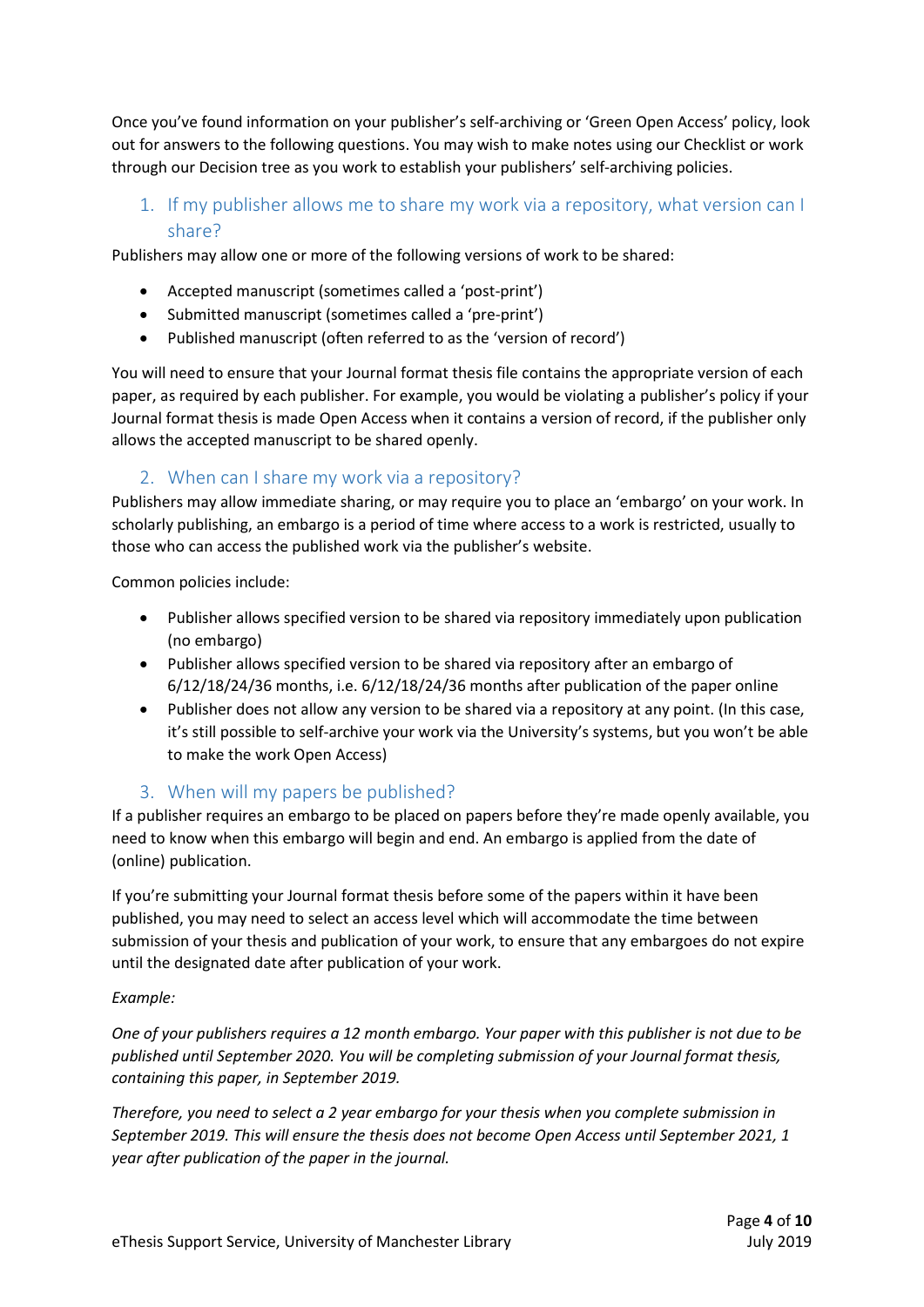We in the eThesis Support Service understand that publication timelines might change, so if you realise after submitting your thesis that you need to amend your selected access level, please just get in touch and we can help you.

You may wish to use our checklist (p.7) or decision tree (p.9) to record your findings as you work out each of your publishers' self-archiving policies, and then consult our **Journal format eThesis** submission and access level guidance (p.5) for help translating your publishers' self-archiving policies into appropriate decisions when completing your eThesis submission.

# Can I request special permission to self-archive or make my work Open Access?

You can certainly ask your journal editor or publisher for special permission to share your work openly in your thesis via our institutional repository, if the publisher's standard policy does not support this. There's no guarantee the editor or publisher will agree to your request, but it's worth asking, especially if you're keen for your thesis to be openly available. If you'd like any help on phrasing your request, please contact us (see p.10).

### Journal format eThesis submission and access level guidance

The University's Presentation of Theses policy requires you to make your final thesis Open Access no longer than 12 months after submission, unless this is inappropriate. There are a number of agreed reasons why this might be inappropriate, and where it may be necessary to apply a longer embargo, or even to never make your thesis Open Access.

• Presentation of Theses Policy: http://documents.manchester.ac.uk/DocuInfo.aspx?DocID=7420

Once you've established what each of your publishers permits in terms of self-archiving work via a repository, we recommend you identify the strictest publisher policy  $(p.2)$ , and prepare your thesis and select an access level which reflect this requirement. This table translates common publisher self-archiving policies into a recommendation for:

- The version of papers to include in your thesis
- The access level to select when completing your eThesis submission

| <b>Common publisher self-archiving</b><br>policies                                                                 | <b>Version of paper to</b><br>include in thesis | <b>Recommended access</b><br>level for your final<br><b>eThesis</b>                |
|--------------------------------------------------------------------------------------------------------------------|-------------------------------------------------|------------------------------------------------------------------------------------|
| Publisher allows final version of record to<br>be shared immediately upon publication,<br>with no embargo          | Final version of record                         | Immediate Open Access                                                              |
| Publisher allows accepted manuscript<br>(post-print) to be shared immediately upon<br>publication, with no embargo | Accepted manuscript<br>(post-print)             | Immediate Open Access                                                              |
| Publisher allows final version of record to<br>be shared via repository, but only after an<br>embargo              | Final version of record                         | Open Access after 12<br>month embargo<br>OR<br>Open Access after 2 year<br>embargo |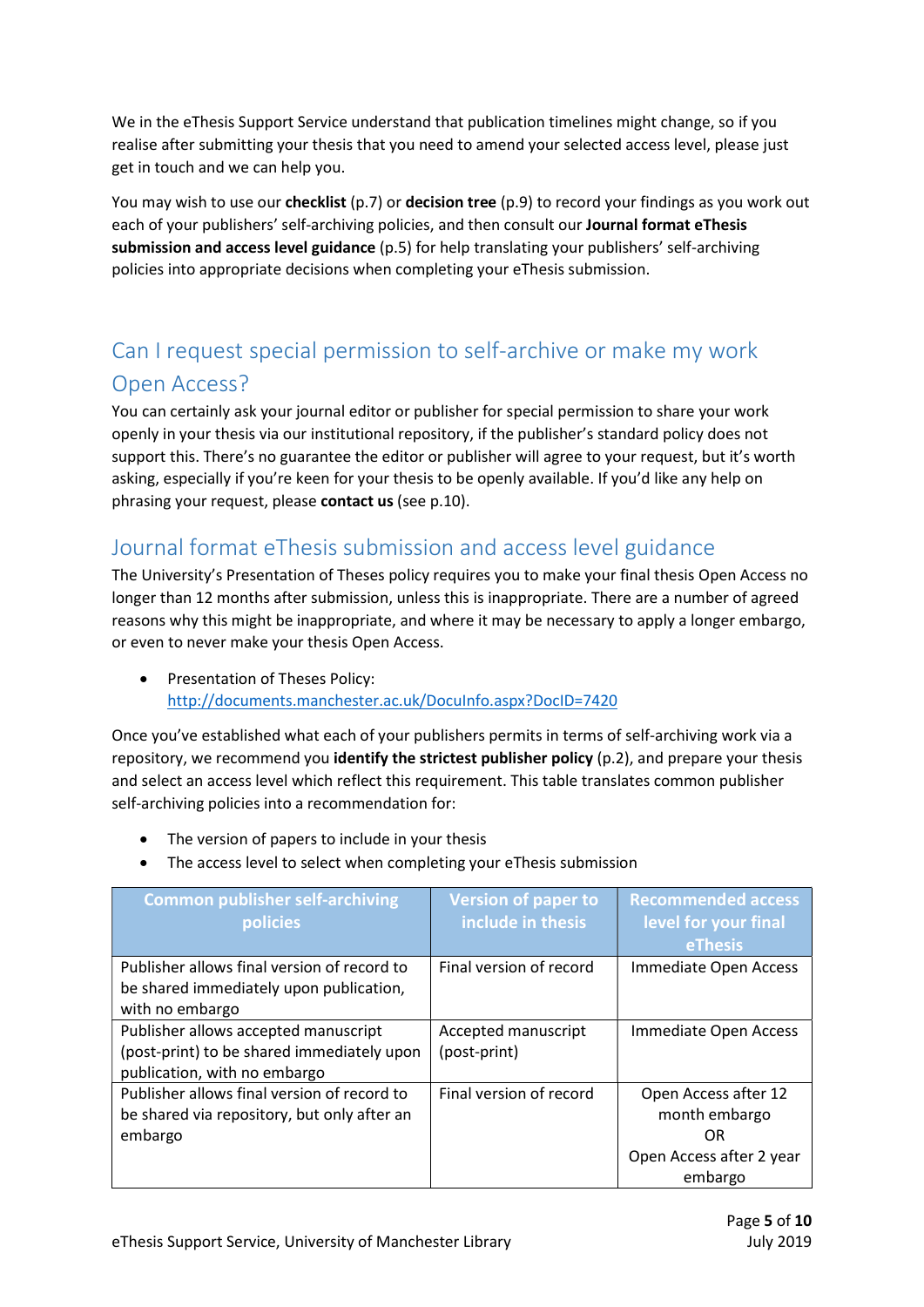|                                               |                            | <b>OR</b>                 |
|-----------------------------------------------|----------------------------|---------------------------|
|                                               |                            | Open Access after 5 year  |
|                                               |                            | embargo                   |
|                                               |                            |                           |
|                                               |                            | (depending on likely date |
|                                               |                            | of publication)           |
| Publisher allows accepted manuscript          | Accepted manuscript        | Open Access after 12      |
| (post-print) to be shared via repository, but | (post-print)               | month embargo             |
| only after an embargo                         |                            | 0R                        |
|                                               |                            | Open Access after 2 year  |
|                                               |                            | embargo                   |
|                                               |                            | OR                        |
|                                               |                            | Open Access after 5 year  |
|                                               |                            | embargo                   |
|                                               |                            |                           |
|                                               |                            | (depending on likely date |
|                                               |                            | of publication)           |
| Publisher only allows submitted               | Submitted manuscript       | Immediate Open Access     |
| manuscript (pre-print) to be shared via a     | (pre-print)                |                           |
| repository                                    |                            |                           |
| Publisher does not permit making work         | Latest version you have    | Indefinite closed access  |
| Open Access via a repository at all           | (as this will only be seen |                           |
|                                               | by examiners)              |                           |

### Completing eThesis submission

For reference, the table below explains the access level options for your final thesis from which you'll be able to select when completing examination submission of your eThesis:

| <b>Scenario</b>                                      | <b>Access level options</b>        |
|------------------------------------------------------|------------------------------------|
| Thesis can comply with default policy                | Immediate Open Access              |
|                                                      | OR                                 |
|                                                      | Open Access after 12 month embargo |
| Contractual restrictions imposed by sponsor          | Open Access after 2 year embargo   |
| IP / product protection / patent pending / potential | ΩR                                 |
| commercialisation                                    |                                    |
| Thesis contains personally identifiable or ethically | Open Access after 5 year embargo   |
| sensitive data                                       |                                    |
| Other*                                               | OR                                 |
|                                                      | Indefinite closed access           |
| Thesis contains data likely to be included in future | Open Access after 2 year embargo   |
| research by supervisor or collaborators              |                                    |
| Student is on blocked Programme/Plan combination     | Open Access after 5 year embargo   |
| (CRUK MI)                                            | OR                                 |
|                                                      | Indefinite closed access           |

\* Your thesis will probably fall into this category if your publisher's self-archiving policy does not permit you to meet the University's Presentation of Theses policy requirement of sharing your Journal format thesis Open Access within 12 months of submission.

If you're aware of issues related to publisher self-archiving policies, you should: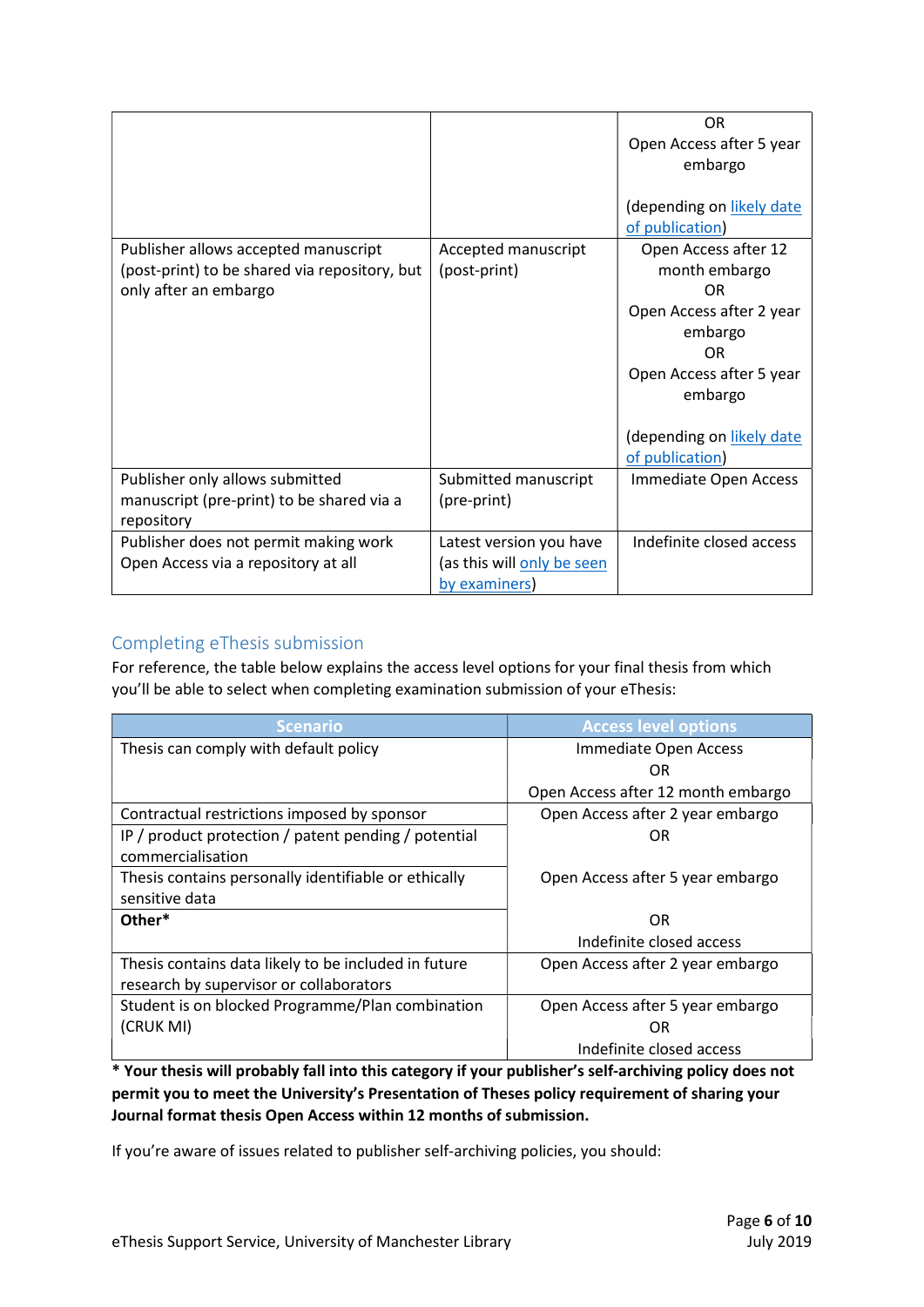- Request an exception to the default Open Access policy for theses
- Select the reason 'Other'
- Explain the issue in the free text box which will appear (see Examples below)
- Select your preferred access level (2 year embargo; 5 year embargo; indefinite closed access)

See Screenshots of the eThesis submission system:

http://documents.manchester.ac.uk/DocuInfo.aspx?DocID=32873

#### Examples of 'Other' reason for exceptional access level

My journal format thesis includes a paper published by [Publisher]. This publisher only allows papers to be made Open Access via a repository 24 months after publication. I need to request a longer embargo for my thesis to ensure I adhere to my publisher's self-archiving policy.

My journal format thesis includes a paper which is due to be published by [Publisher] in [month, year]. This publisher also requires an embargo of [X months] to be placed on papers from the date of publication. I therefore need to request a longer embargo for my thesis to ensure that I meet the self-archiving policy of this publisher.

### Resources

To help you work out what's possible in terms of sharing your Journal format thesis, we've provided a handy checklist and a decision tree. You may wish to use one or both of these, and if you're unsure on any part of this, the Library's eThesis Support Service can help you – just get in touch (see p.10).

### Checklist

 Who are the publishers I'm working with/hoping to work with for all of the papers which will make up my Journal format thesis?

Note down your publishers so you're clear on what you need to find out:

- 1. 2.
- 3.
- 
- 4.
- Does my publisher allow me to share my work via a repository?

You may wish to use Sherpa/RoMEO (http://sherpa.ac.uk/romeo/index.php) or consult the website of each publisher or specific journal to find information on self-archiving or Green Open Access.

For each publisher, note if unlimited sharing is permitted; OR if you can self-archive with some restrictions; OR if the publisher does not permit sharing via a repository at all:

- 1.
- 2.
- 3.
- 4.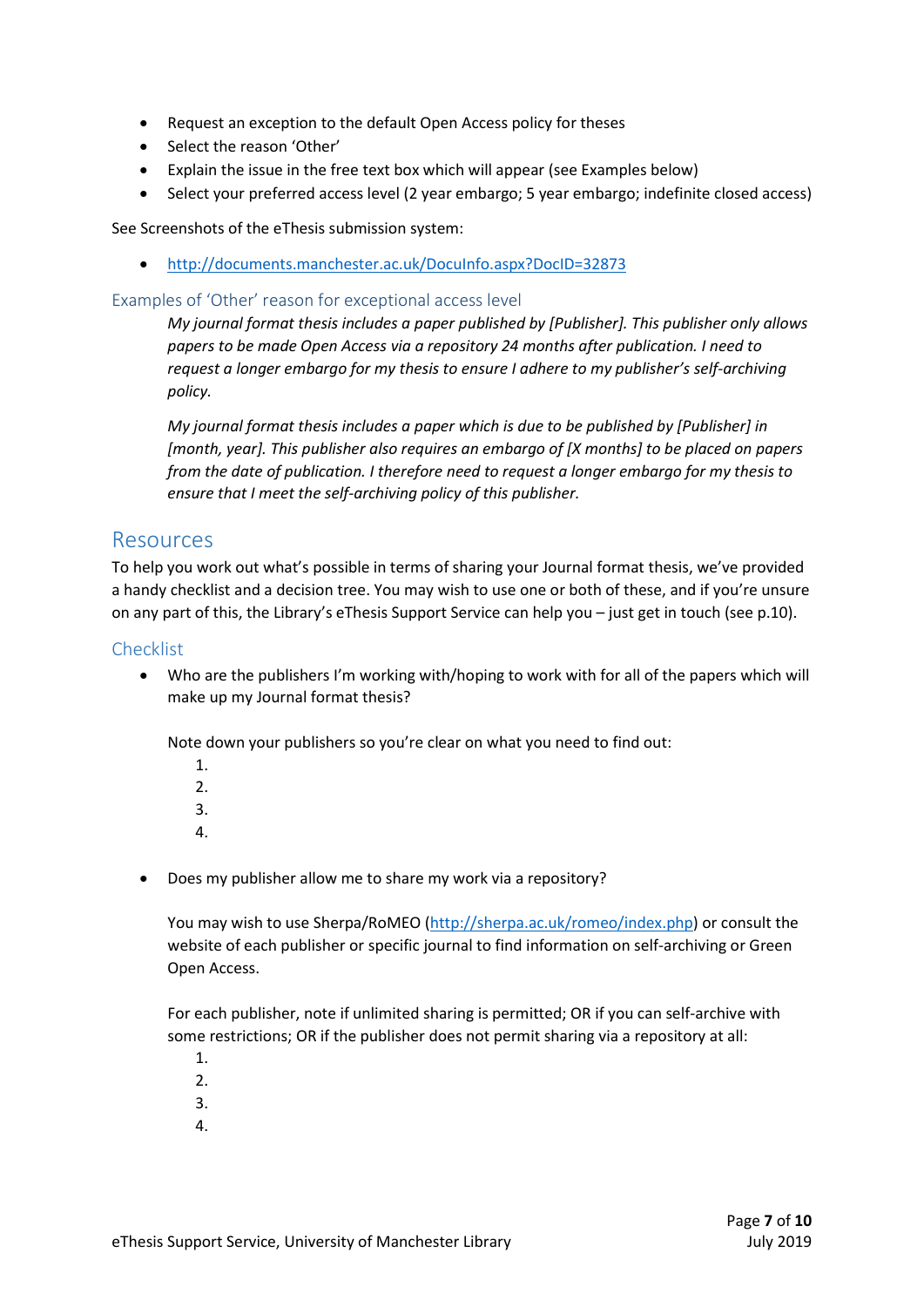If you're having trouble finding or interpreting any publisher information, please contact the eThesis Support Service (p.10) so we can help you.

 If my publisher allows me to share my work via a repository, what version of my work can I share? (see p.4)

For each publisher, note the version of a paper that can be shared via a repository:

- 1.  $2<sub>1</sub>$ 3.
- 4.
- When can I share my work via a repository? (see p.4)

For each publisher, note if work can be shared immediately upon publication; after an embargo (and specify the embargo length; or if it's not possible to share work at all:

- 1.  $2^{\circ}$ 3.
- 4.
- You should hopefully now understand what each of your publishers allows in terms of selfarchiving. Note down what you've ascertained for each publisher below. Here's an example:

#### Example findings:

Publisher 1: Allows accepted manuscript to be shared after 12 month embargo Publisher 2: Final version of record can be shared immediately upon publication Publisher 3: Allows accepted manuscript to be shared after 6 month embargo Publisher 4: Allows accepted manuscript to be shared after 12 month embargo

Your notes on your publishers' self-archiving policies:

- 1. 2. 3.
- 
- 4.
- Which policy is strictest?

Which publisher requires most restrictions on self-archiving of your work? By adhering to this, you can be sure that you're also adhering to the more permissive policies of your other publishers.

#### Example:

Publisher 1: Allows accepted manuscript to be shared after 12 month embargo Publisher 2: Final version of record can be shared immediately upon publication Publisher 3: Allows accepted manuscript to be shared after 6 month embargo Publisher 4: Allows accepted manuscript to be shared after 12 month embargo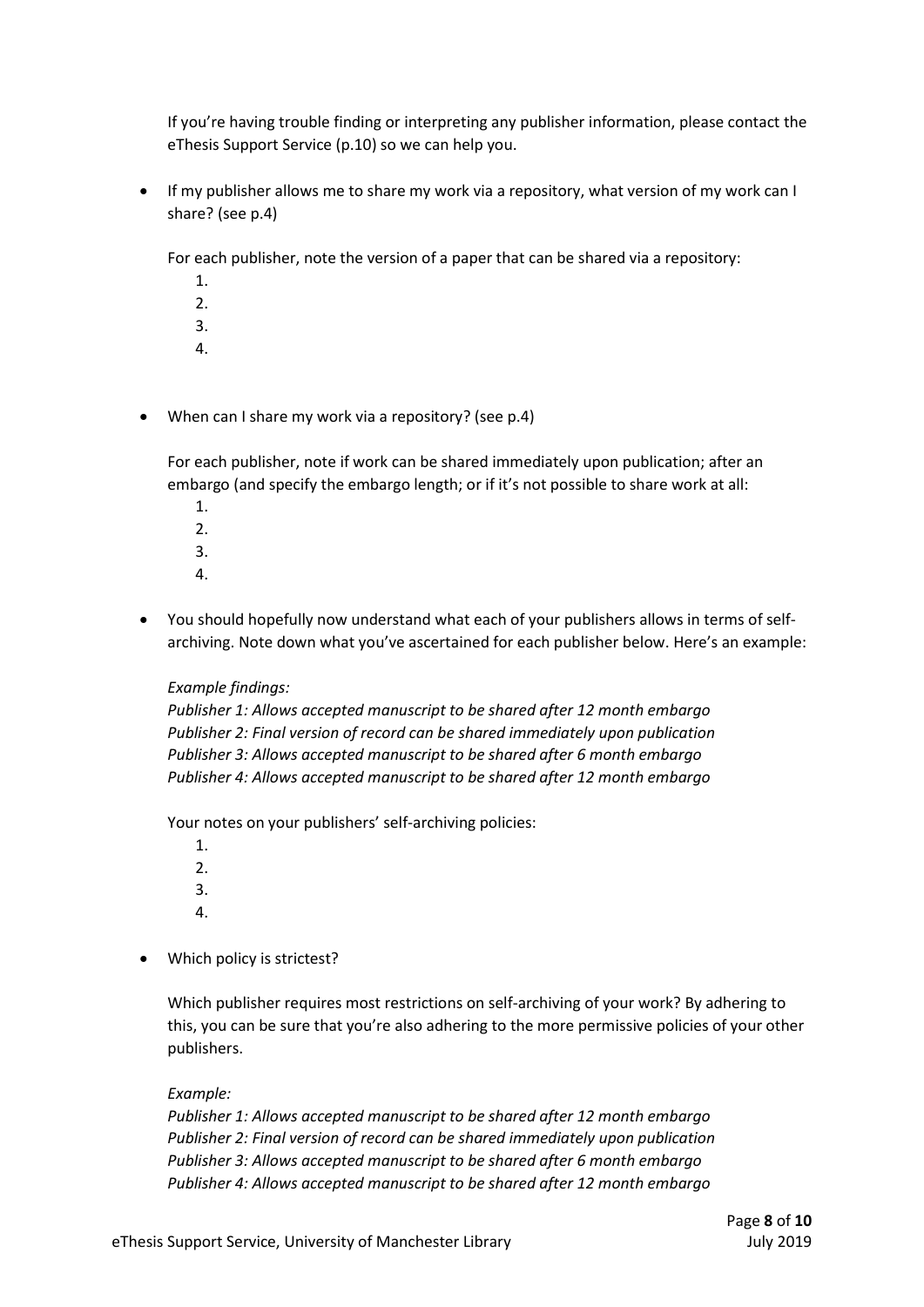Example findings:

Publishers 1 and 4 have the strictest self-archiving policies. If I ensure my Journal format thesis contains only accepted manuscript version of each of my papers, and is only made Open Access 12 months after publication of these papers, I can be sure I'm adhering to the self-archiving policies of all my publishers.

Your notes on the strictest publisher self-archiving policy you need to adhere to:

When will my papers be published? (see p.4)

It's important you consider the likely publication date of your papers, as this will inform any embargoes required, which in turn should inform your selection of a preferred access level for your final thesis. Some of your papers may already be published; you may have an agreed date for publication for others; and some may still be at the submission stage, meaning you don't have a clear idea of when the work will be published.

Note what you know about publication dates for each of your papers:

- 1. 2.
- 3.
- 4.

Now you've completed our checklist, you can use our Journal format eThesis submission and access level guidance (p.5) for help translating your publishers' self-archiving policies into appropriate decisions when completing your eThesis submission. Or, if you're unhappy with the self-archiving policy of your strictest publisher, you can consider seeking to negotiate with your publisher on access to your thesis (p.5)

### Decision tree

This interactive guide aims to help you understand the checks you need to make regarding the selfarchiving policies of the publishers you're working with, and to use this information to inform:

- The version of each article you include in your eThesis file
- The access level you select for your final eThesis

We recommend that you identify the strictest publisher policy that you need to deal with (see p.2), and use this policy when completing this decision tree.

 eThesis submission: Journal format theses: https://scholarlycomms1.typeform.com/to/bZAErZ

If you prefer, here is a visual representation of the decision tree for quick reference: